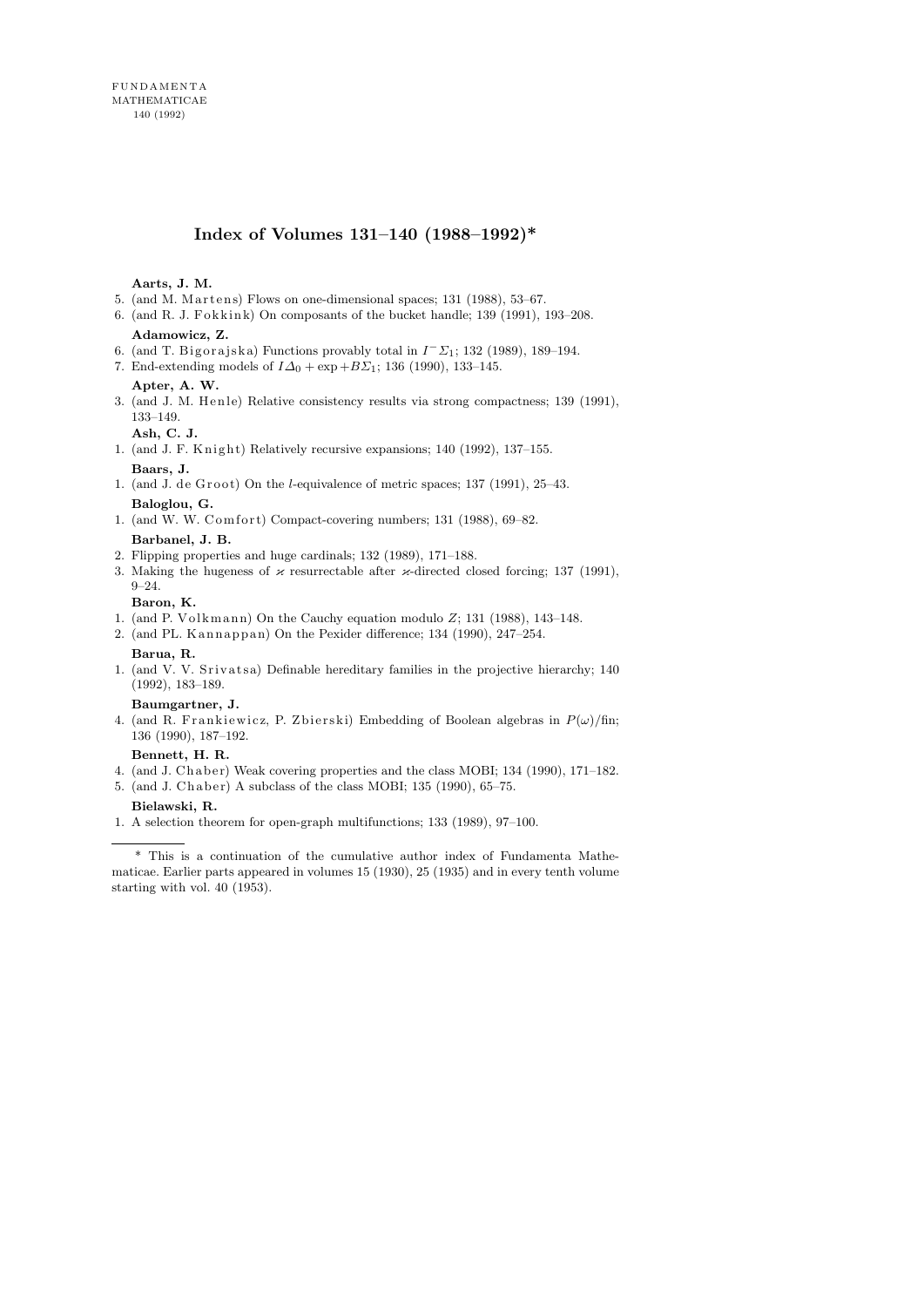**Bigorajska, T.**

1. (and Z. Adamowicz) Functions provably total in  $I^-\Sigma_1$ ; 132 (1989), 189-194.

**Bloch, E. D.**

1. Simplexwise linear and piecewise linear near self-homeomorphisms of surfaces; 132 (1989), 151–162.

**Borst, P.**

- 4. On weakly infinite-dimensional subspaces; 140 (1992), 225–235.
- **Brechner, B. L.**
- 2. (and J. C. Mayer, E. D. Tymchatyn) Inaccessibility, essential maps, and shape theory; 132 (1989), 1–23.
	- **Brown, J. B.**
- 7. The Ramsey sets and related sigma algebras and ideals; 136 (1990), 179–185. **Carlson, T.**
- 1. (and R. Laver) Sacks reals and Martin's axiom; 133 (1989), 161-168. **Cauty, R.**
- 1. Sur le nombre de côtés d'une sous-variété; 132 (1989), 73–88.
- 2. Sur le prolongement des fonctions continues dans les complexes simpliciaux infinis; 134 (1990), 221–245.
- 3. Caractérisation topologique de l'espace des fonctions dérivables; 138 (1991), 35–58.
- 4. Les fonctions continues et les fonctions intégrables au sens de Riemann comme sousespaces de  $\mathcal{L}^1$ ; 139 (1991), 23–36.
- 5. Un exemple d'ensembles absorbants non équivalents; 140 (1991), 49–61. **Chaber, J.**
- 9. (and H. R. Bennett) Weak covering properties and the class MOBI; 134 (1990), 171–182.
- 10. (and H. R. Bennett) A subclass of the class MOBI; 135 (1990), 65-75.

# **Chigogidze, A. Ch.**

- 2. Trivial bundles and near-homeomorphisms; 132 (1989), 89–98. **Ciesielski, K.**
- 5. (and L. Larson) Category theorems concerning  $\mathcal{I}\text{-density$  continuous functions; 140 (1991), 79–85.

# **Cobb, J.**

- 1. Two examples concerning small intrinsic isometries; 131 (1988), 209–213. **Collins, P. J.**
- 1. (and P. J. Moody, G. M. Reed, A. W. Roscoe) A lattice of conditions on topological spaces II; 138 (1991), 69–81.

# **Comfort, W. W.**

- 5. (and G. Baloglou) Compact-covering numbers; 131 (1988), 69-82. **Daniels, P.**
- 1. Separation in sequential spaces under PMEA; 134 (1990), 117–123.
- 2. Normal  $k'$ -spaces are consistently collectionwise normal; 138 (1991), 225-234.

# **Dauns, J.**

1. Torsion free types; 139 (1991), 99–117.

# **Davis, J. F.**

1. (and W. T. Ingram) An atriodic tree-like continuum with positive span which admits a monotone mapping to a chainable continuum; 131 (1988), 13–24.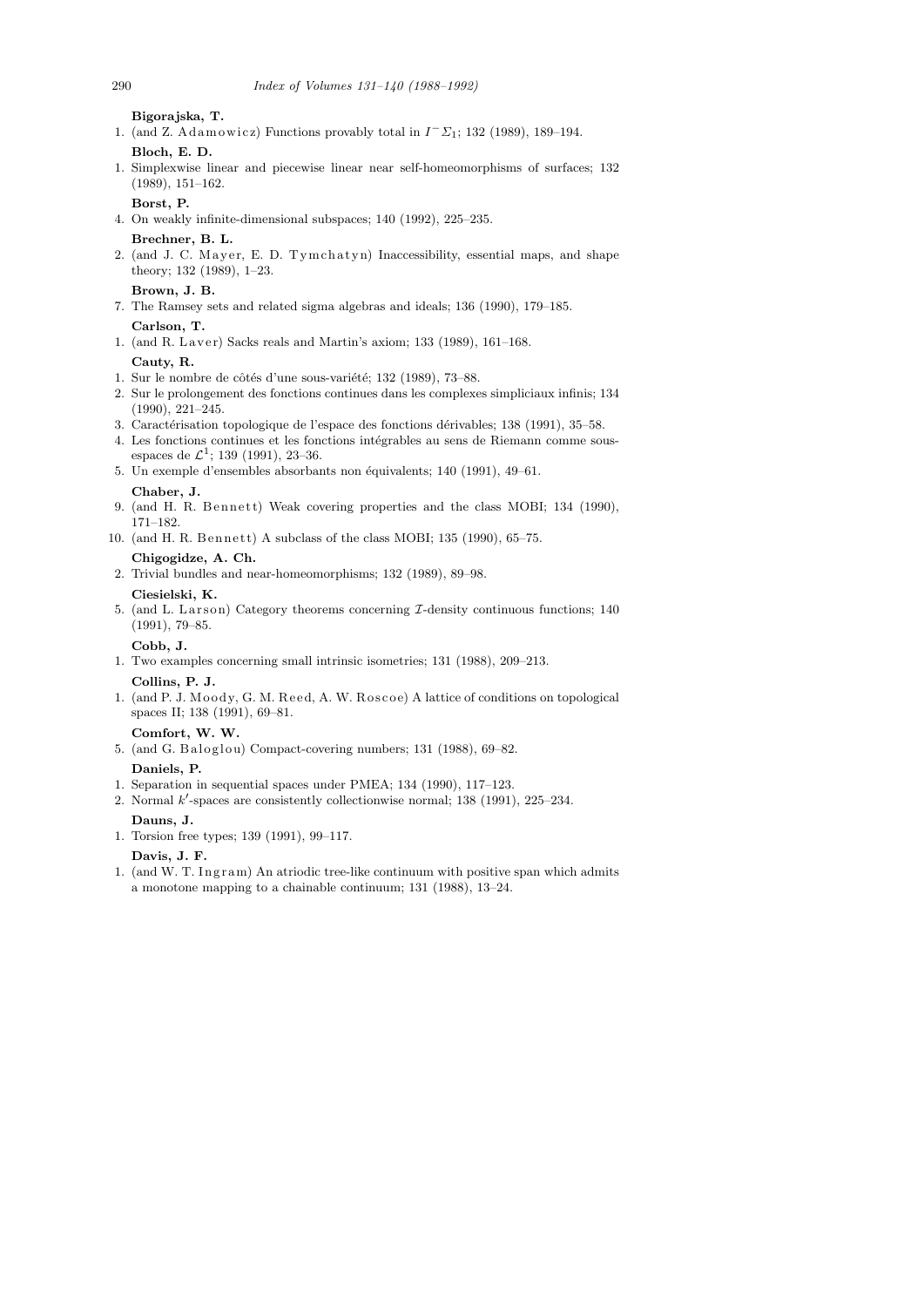Debski, W.

1. (and E. D. Tym $\ch{atyn}$ ) Composant-like decompositions; 140 (1991), 69–78.

**Destrempes, F.**

1. (and A. Sengupta) Configurations of points in sets of positive measure and in Baire sets of second category; 133 (1989), 155–159.

Dobreńko, R.

1. (and Z. Kucharski) On the generalization of the Nielsen number;  $134$  (1990),  $1-14$ . **Dziobiak, W.**

- 1. Finitely generated congruence distributive quasivarieties of algebras; 133 (1989), 47– 57.
- 2. Relative congruence distributivity within quasivarieties of nearly associative Φ-algebras; 135 (1990), 77–95.

#### **Eda, K.**

- 1. Slender modules, endo-slender abelian groups and large cardinals; 135 (1990), 5–24. **Ehrlich, P.**
- 1. Absolutely saturated models; 133 (1989), 39–46.

# Erné, M.

1. (and R. K opperman) Natural continuity space structures on dual Heyting algebras; 136 (1990), 157–177.

#### **Extremiana, J. I.**

1. (and L. J. Hernàndez, M. T. Rivas) An isomorphism theorem of Hurewicz type in the proper homotopy category; 132 (1989), 195–214.

# **Feng, Q.**

1. (and M. Magidor) On reflection of stationary sets;  $140$  (1992),  $175-181$ .

#### **Fokkink, R. J.**

- 1. There are uncountably many homeomorphism types of orbits in flows; 136 (1990), 147–156.
- 2. (and J. M. Aarts) On composants of the bucket handle; 139 (1991), 193-208. **Foreman, M.**
- 1. (and F. Wehrung) The Hahn–Banach theorem implies the existence of a non-Lebesgue measurable set; 138 (1991), 13–19.

#### **Frankiewicz, R.**

- 7. (and P. Zbierski) On partitioner-representability of Boolean algebras; 135 (1990), 25–35.
- 8. (and J. Baumgartner, P. Zbierski) Embedding of Boolean algebras in  $P(\omega)/\text{fin}$ ; 136 (1990), 187–192.
- 9. (and P. Zbierski) On a theorem of Baumgartner and Weese; 139 (1991), 167-175. **Frantz, M.**
- 1. On Sierpiński's nonmeasurable set; 139 (1991), 17-22.

# **Freiling, C.**

- 1. (and D. Rinne) An approximate analog of theorem of Khintchine; 135 (1990), 55–59. **Fremlin, D. H.**
- 3. On the average of inner and outer measures; 139 (1991), 9–15.

#### **Garay, B. M.**

1. Strong cellularity and global asymptotic stability; 138 (1991), 147–154.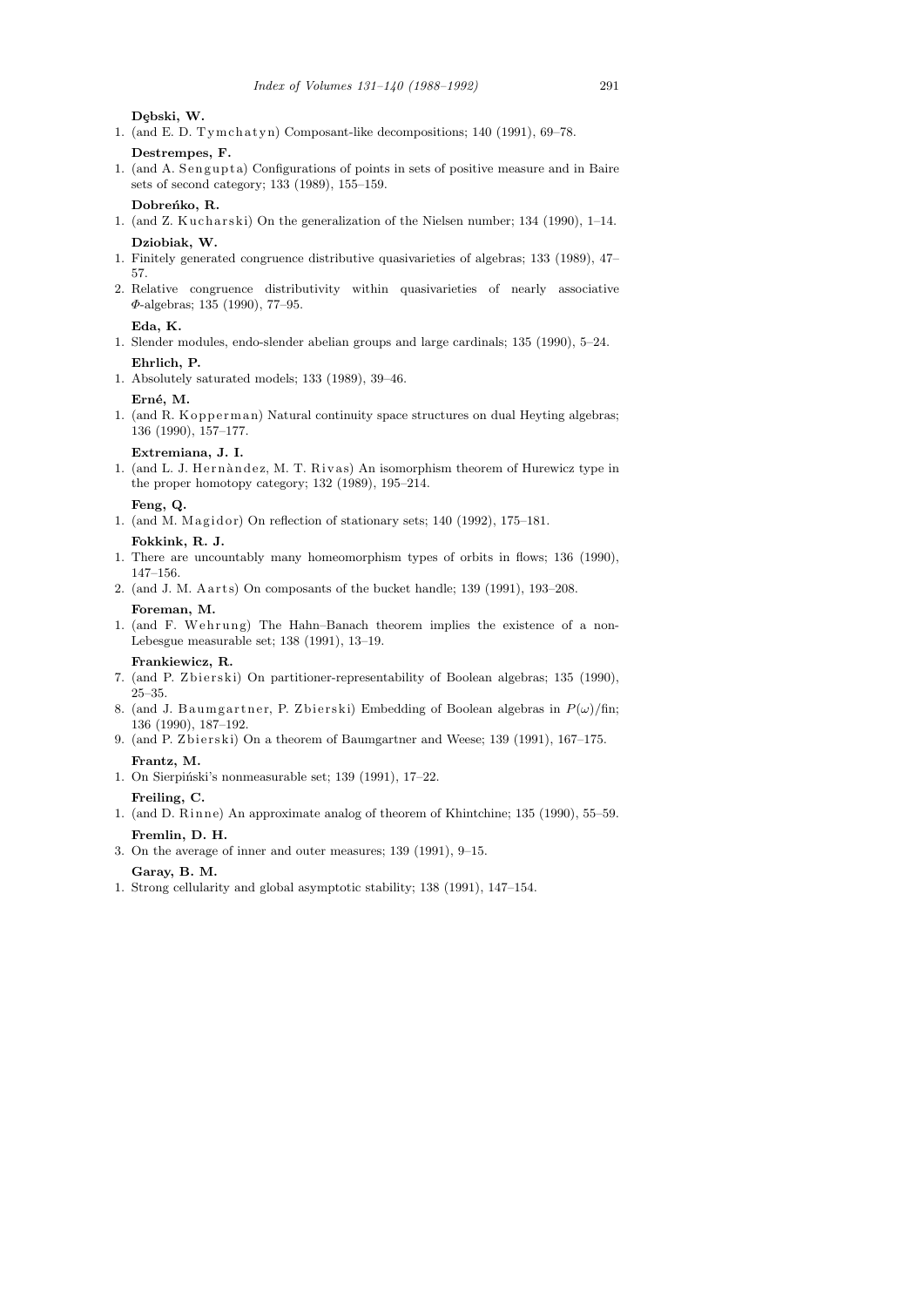**Gibbon, G.**

- 1. Intersection properties of partitions of a cardinal; 136 (1990), 13–20. **Giraudet, M.**
- 1. (et F. Lucas) Groupes à moitié ordonnés; 139 (1991), 75–89. **Grabowski, J.**
- 1. Free subgroups of diffeomorphism groups; 131 (1988), 103–121. **de Groot, J.**
- 5. (and J. Baars) On the *l*-equivalence of metric spaces;  $137$  (1991),  $25-43$ . **Hailat, M. Q.**
- 1. Decomposition of special Jacobi sets; 137 (1991), 107–113.
- **Harris, M. E.**
- 3. Clifford theory for p-sections of finite groups; 131 (1988), 257–264.

# **Heindorf, L.**

1. Boolean semigroup rings and exponentials of compact zero-dimensional spaces; 135 (1990), 37–47.

# **Henle, J. M.**

3. (and A. W. Apter) Relative consistency results via strong compactness; 139 (1991), 133–149.

# **Hern`andez, L. J.**

1. (and J. I. Extremiana, M. T. Rivas) An isomorphism theorem of Hurewicz type in the proper homotopy category; 132 (1989), 195–214.

# **Hohti, A.**

- 2. (and J. Pelant) On supercomplete uniform spaces IV: Countable products; 136 (1990), 115–120.
- 3. On supercomplete uniform spaces V: Tamano's problem; 136 (1990), 121–125. **Holmes, M. R.**
- 1. The universal separable metric space of Urysohn and isometric embeddings thereof in Banach spaces; 140 (1992), 199–223.
- **Howard, P. E.**
- 5. (and M. F. Yorke) Definitions of finite; 133 (1989), 169-177.

#### **Hyttinen, T.**

- 1. Model theory for infinite quantifier languages; 134 (1990), 125–142. **Iliadis, S. D.**
- 2. Rational spaces and the property of universality; 131 (1988), 167–184. **Illanes, A.**
- 2. A characterization of dendroids by the n-connectedness of the Whitney levels; 140 (1992), 157–174.

# **Ingram, W. T.**

6. (and J. F. Davis) An atriodic tree-like continuum with positive span which admits a monotone mapping to a chainable continuum; 131 (1988), 13–24.

# **Jakobsche, W.**

- 6. Homogeneus cohomology manifolds which are inverse limits; 137 (1991), 81–95.
- 7.  $\mathbb{Z}_p$ -cohomology manifold with no  $\mathbb{Z}_p$ -resolution; 137 (1991), 157–159.

# **Jastrz¸ebski, J. M.**

2. (and J. M. Jędrzejewski, T. Natkaniec) On some subclasses of Darboux functions; 138 (1991), 165–173.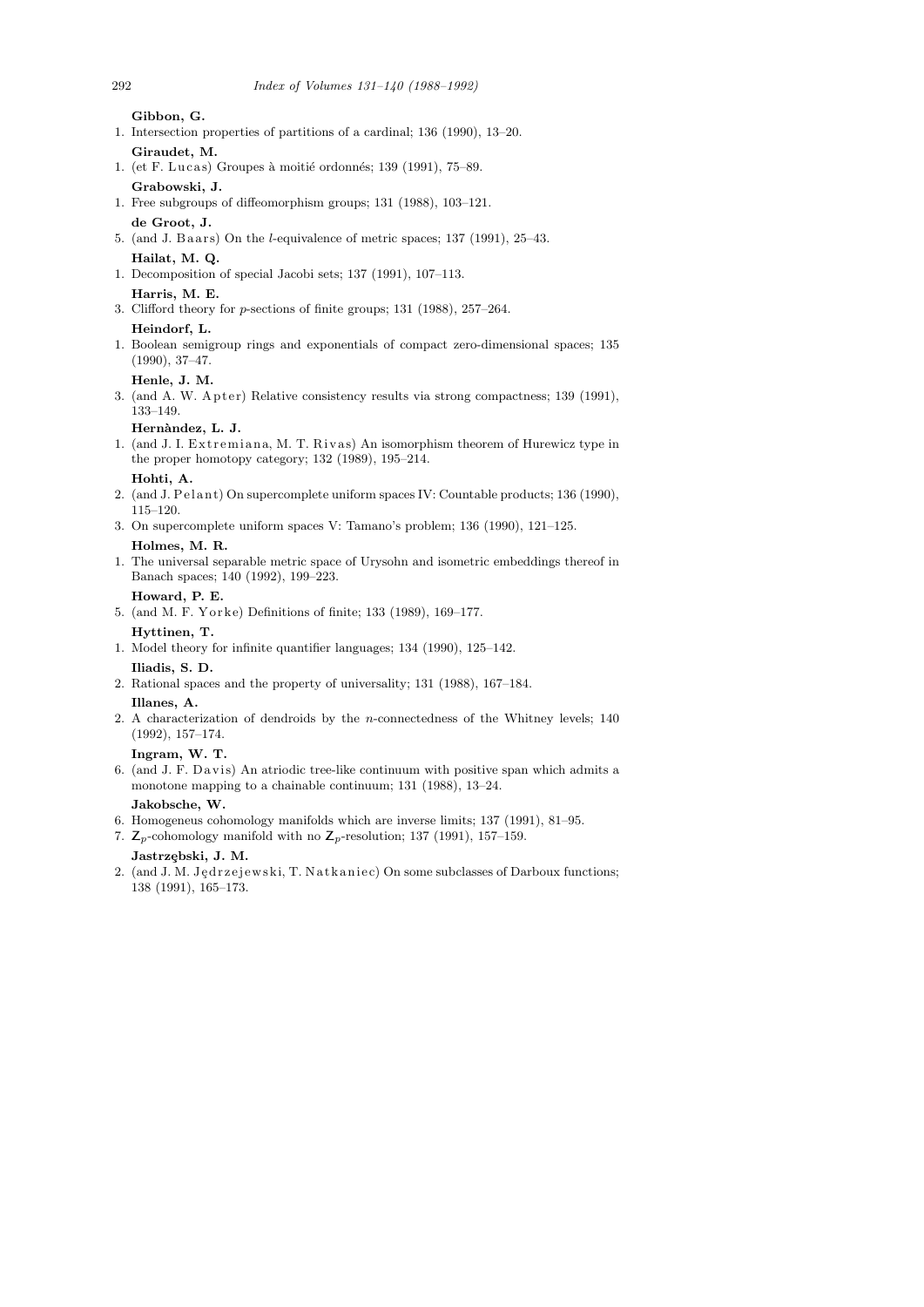#### **J¸edrzejewski, J. M.**

1. (and J. M. Jastrzębski, T. Natkaniec) On some subclasses of Darboux functions; 138 (1991), 165–173.

# **Jezierski, J.**

- 1. The Nielsen product formula for coincidences; 134 (1990), 183–212.
- 2. The semi-index product formula; 140 (1992), 99–120.
- 3. The coincidence Nielsen number for maps into real projective spaces; 140 (1992), 121– 136.

# **Just, W.**

1. The space  $(\omega^*)^{n+1}$  is not always a continuous image of  $(\omega^*)^n$ ; 132 (1989), 59–72.

#### **Kannappan, PL.**

1. (and K. B ar on) On the Pexider difference; 134 (1990), 247-254.

#### **Karno, Z.**

- 2. (and J. Krasinkiewicz) On some famous examples in dimension theory; 134 (1990), 213–220.
- 3. On  $\omega$ -essential mappings onto manifolds; 137 (1991), 97-105.

#### **Kato, H.**

- 3. On local 1-connectedness of Whitney continua; 131 (1988), 245–253.
- 4. The nonexistence of expansive homeomorphisms of dendroids; 136 (1990), 37–43.
- 5. On expansiveness of shift homeomorphisms of inverse limits of graphs; 137 (1991), 201–210.
- 6. Expansive homeomorphisms and indecomposability; 139 (1991), 49–57.

#### **Katz, M.**

1. On neighborhoods of the Kuratowski imbedding beyond the first extremum of the diameter functional; 137 (1991), 161–175.

# **Kaufman, R.**

1. Topics on analytic sets; 139 (1991), 215–229.

### **Kawamura, K.**

- 1. (and J. R. Prajs) Another application of the Effros theorem to the pseudo-arc; 137 (1991), 147–155.
- 2. Some productive classes of maps which are related to confluent maps; 138 (1991), 175–191.

#### **Kemoto, N.**

- 1. Subparacompactness in locally nice spaces; 132 (1989), 163–169.
- 2. The shrinking property and the B-property in ordered spaces; 134 (1990), 255–261.
- 3. The shrinking property of products of cardinals; 137 (1991), 59–63.
- 4. Collectionwise Hausdorffness at limit cardinals; 138 (1991), 59–67.

#### **Kimura, T.**

1. Solution to a compactification problem of Sklyarenko; 131 (1988), 25–33.

#### **Kirchheim, B.**

- 1. On sets of points of semicontinuity in fine topologies generated by an ideal; 134 (1990), 157–170.
- 2. (and T. Natkaniec) Exceptional directions for Sierpiński's nonmeasurable sets; 140 (1992), 237–245.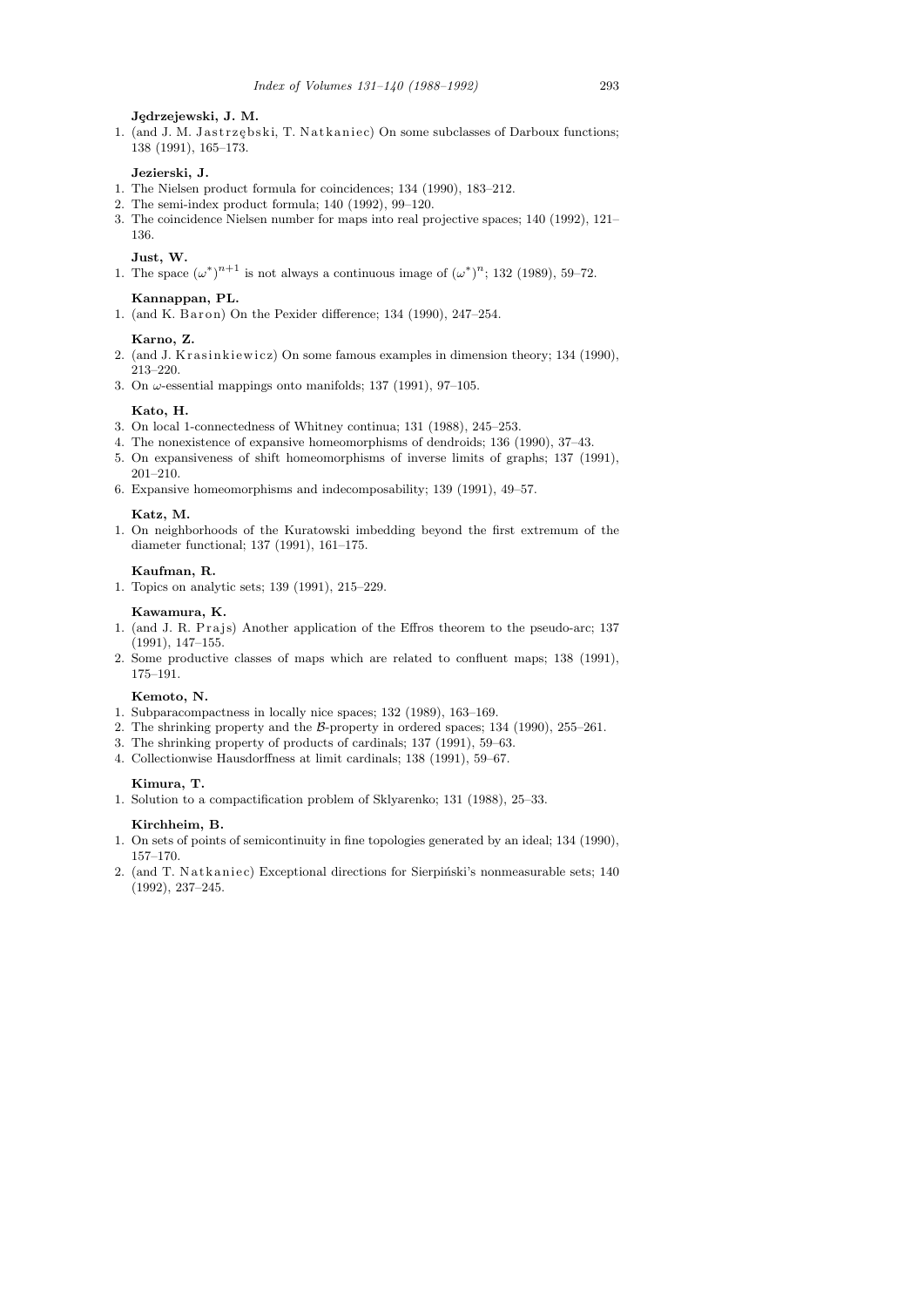**Kisielewicz, A.**

- 1. On algebras with bases of different cardinalities; 133 (1989), 147–154.
- 2. On reduction theorems in the problem of composition of functions; 135 (1990), 203– 211.
	- **Klemp, B.**
- 1. (and D. Simson) On the Auslander–Reiten valued quiver of right peak rings; 136 (1990), 91–114.
	- **Knight, J. F.**
- 1. (and C. J. Ash) Relatively recursive expansions;  $140$  (1992),  $137-155$ .
- **Kopperman, R.**
- 1. (and M. Erné) Natural continuity space structures on dual Heyting algebras; 136 (1990), 157–177.

#### **Krasinkiewicz, J.**

- 17. Homotopy separators and mappings into cubes; 131 (1988), 149–154.
- 18. Imbeddings into  $\mathbb{R}^n$  and dimension of products; 133 (1989), 247-253.
- 19. (and Z. Karno) On some famous examples in dimension theory; 134 (1990), 213–220. **Kucharski, Z.**
- 1. (and R. Dobrenko) On the generalization of the Nielsen number; 134 (1990),  $1-14$ . **Kucia, A.**
- 1. Scorza Dragoni type theorems; 138 (1991), 197–203.
- **Kulesza, J.**
- 1. The dimension of products of complete separable metric spaces; 135 (1990), 49–54. **Kunen, K.**
- 7. Rigid P-spaces; 133 (1989), 59–65.

#### **Laczkovich, M.**

1. Von Neumann's paradox with translations; 131 (1988), 1–12.

#### **Laguna, V. F.**

1. (and J. M. R. Sanjurjo) Shape morphisms and spaces of approximative maps; 133 (1989), 225–235.

#### **Larson, L.**

1. (and K. Ciesielski) Category theorems concerning  $I$ -density continuous functions; 140 (1991), 79–85.

## **Laver, R.**

1. (and T. Carlson) Sacks reals and Martin's axiom; 133 (1989),  $161-168$ .

#### **Leszczy´nski, Z.**

1. On the representation type of triangular matrix algebras over special algebras; 137 (1991), 65–80.

#### **Levy, R.**

1. (and P. Loustaunau, J. Shapiro) The prime spectrum of an infinite product of copies of Z; 138 (1991), 155–164.

# **L´opez-Escobar, E. G. K.**

8. Formalizing a non-linear Henkin quantifier; 138 (1991), 83–101.

#### **Loustaunau, P.**

- 1. A splitting theorem for  $\mathcal{F}\text{-products}$ ; 136 (1990), 73–83.
- 2. (and R. Levy, J. Shapiro) The prime spectrum of an infinite product of copies of  $Z$ ; 138 (1991), 155–164.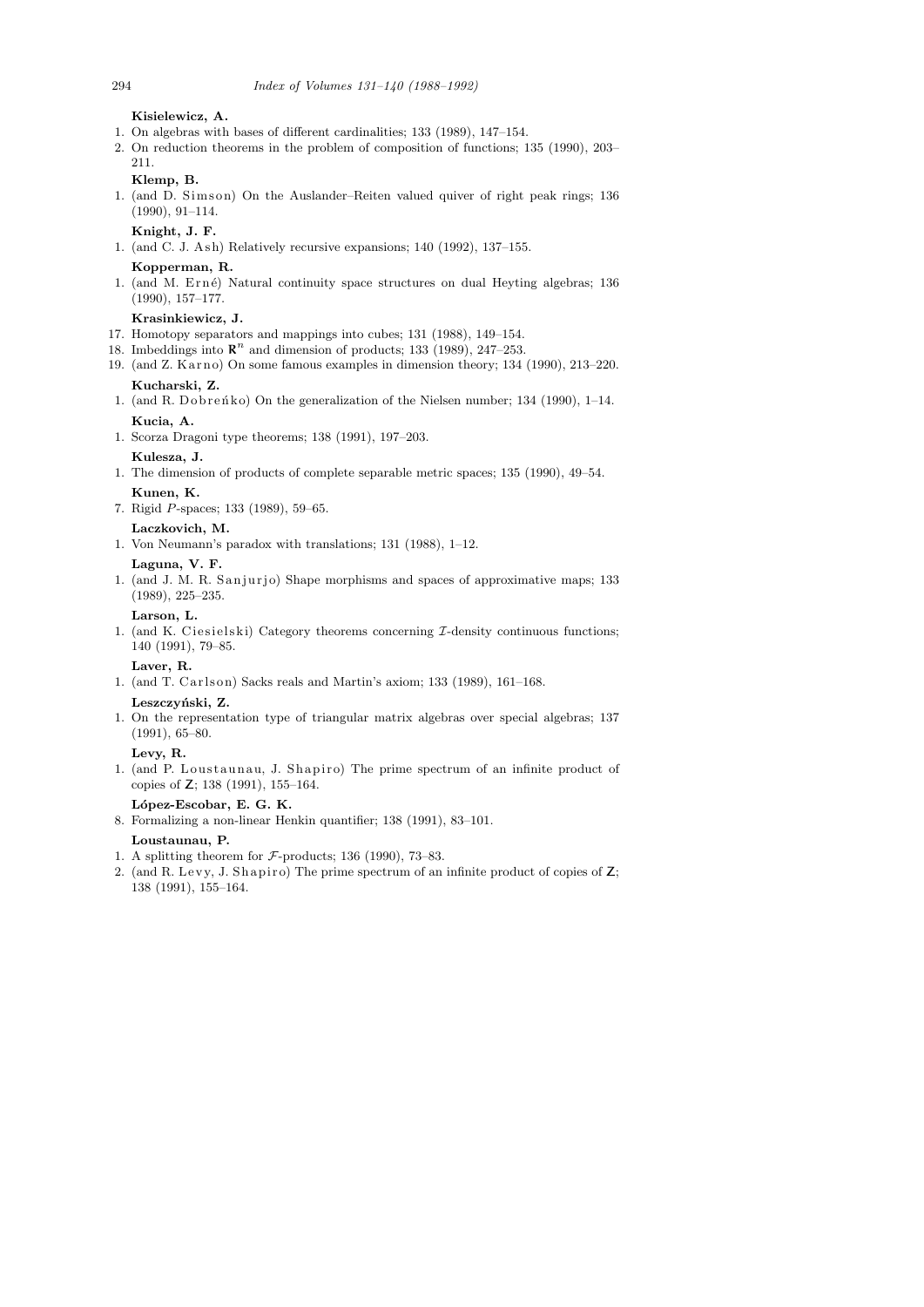**Louveau, A.**

1. (et J. Saint Raymond) Les propriétés de réduction et de norme pour les classes de Boréliens; 131 (1988), 223-243.

# **Loveland, L. D.**

2. When a subset of  $E^n$  locally lies on a sphere; 133 (1989), 101-112.

# **Lucas, F.**

1. (et M. Giraudet) Groupes à moitié ordonnés; 139 (1991), 75–89.

#### **Luft, E.**

1. Equivariant surgery on essential annuli and Moebius bands in 3-manifolds with respect to involutions; 131 (1988), 123–142.

#### **Magidor, M.**

2. (and Q. Feng) On reflection of stationary sets; 140 (1992), 175-181.

# **Maitra, A.**

5. (and V. Pestien, S. Ramakrishnan) Domination by Borel stopping times and some separation properties; 135 (1990), 189–201.

#### **Malitz, J.**

- 1. (and J. Mycielski, W. Reinhardt) The Axiom of Choice, the Löwenheim–Skolem Theorem and Borel models; 137 (1991), 53–58.
- 2. (and J. Mycielski, W. Reinhardt) Erratum to the paper "The Axiom of Choice, the Löwenheim–Skolem Theorem and Borel models" (Fund. Math. 137 (1991), 53-58); 140 (1992), 197.

## **Mal´y, J.**

1. (and L. Zajíček) Approximate differentiation: Jarník points; 140 (1991), 87–97. Mańka, R.

4. On the additivity of the fixed point property for 1-dimensional continua; 136 (1990), 27–36.

# **Marciszewski, W.**

1. On classification of pointwise compact sets of the first Baire class functions; 133 (1989), 195–209.

# Mardešić, S.

- 8. (and J. Segal) Mapping approximate inverse systems of compacta; 134 (1990), 73-91. **Marmaridis, N.**
- 1. One point extensions of trees and quadratic forms; 134 (1990), 15–35.

# **Martens, M.**

1. (and J. M. A arts) Flows on one-dimensional spaces; 131 (1988), 53–67.

#### **Matet, P.**

1. On diamond sequences; 131 (1988), 35–44.

#### **Mayer, J. C.**

1. (and B. L. Brechner, E. D. Tymchatyn) Inaccessibility, essential maps, and shape theory; 132 (1989), 1–23.

# **Mazur, K.**

1.  $F_{\sigma}$ -ideals and  $\omega_1 \omega_1^*$ -gaps in the Boolean algebras  $P(\omega)/I$ ; 138 (1991), 103–111.

# **McCullough, D.**

2. (and L. R. Rubin) Some  $m$ -dimensional compacta admitting a dense set of imbeddings into  $\mathbb{R}^{2m}$ ; 133 (1989), 237-245.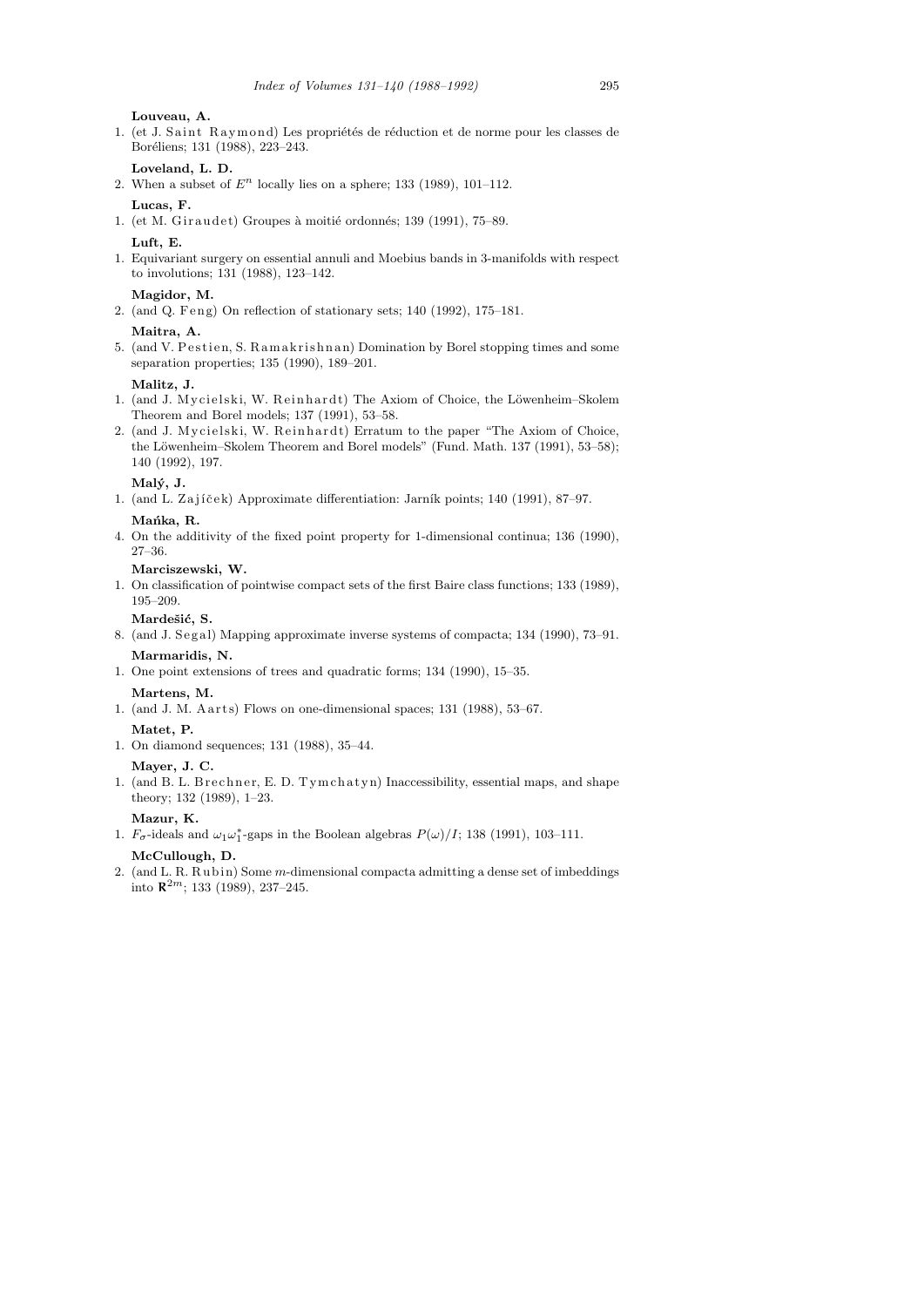**Mekler, A. H.**

1. (and S. Shelah) Diamond and  $\lambda$ -systems; 131 (1988), 45–51.

**Michael, E.**

3. Some refinements of a selection theorem with 0-dimensional domain; 140 (1992), 279–287.

**Miklaszewski, D.**

1. A reduction of the Nielsen fixed point theorem for symmetric product maps to the Lefschetz theorem; 135 (1990), 175–176.

## **Misiurewicz, M.**

- 2. Jumps of entropy in one dimension; 132 (1989), 215–226.
- 3. (and K. Ziemian) Rotation sets and ergodic measures for torus homeomorphisms; 137 (1991), 45–52.

# **Mohler, L.**

6. (and L. G. Oversteegen) On hereditarily decomposable hereditarily equivalent nonmetric continua; 136 (1990), 1–12.

# **Moody, P. J.**

1. (and P. J. Collins, G. M. Reed, A. W. Roscoe) A lattice of conditions on topological spaces II; 138 (1991), 69–81.

#### **Moss, L. S.**

1. Existence and nonexistence of universal graphs; 133 (1989), 25–37.

#### **Mrozek, M.**

1. Index pairs and the fixed point index for semidynamical systems with discrete time; 133 (1989), 179–194.

## **Mrozik, P.**

2. Finite-dimensional complement theorems in shape theory and their relation to S-duality; 134 (1990), 55–72.

# **Mukhopadhyay, S. N.**

- 7. (and D. N. Sain) On functions of bounded nth variation;  $131$  (1988),  $191-208$ . **Muthuvel, K.**
- 1. Infinite products of alephs; 131 (1988), 255–256.

#### **Mycielski, J.**

- 22. The Banach–Tarski paradox for the hyperbolic plane; 132 (1989), 143–149.
- 23. (and J. Malitz, W. Reinhardt) The Axiom of Choice, the Löwenheim–Skolem Theorem and Borel models; 137 (1991), 53–58.
- 24. (and J. Malitz, W. Reinhardt) Erratum to the paper "The Axiom of Choice, the Löwenheim–Skolem Theorem and Borel models" (Fund. Math. 137 (1991), 53–58); 140 (1992), 197.

**Nall, V. C.**

1. (and E. J. Vought) Partial confluence of maps onto graphs and inverse limits of single graphs; 139 (1991), 1–7.

# **Natkaniec, T.**

- 1. (and J. M. Jastrzębski, J. M. Jędrzejewski) On some subclasses of Darboux functions; 138 (1991), 165–173.
- 2. On compositions and products of almost continuous functions; 139 (1991), 59–74.
- 3. (and B. Kirchheim) Exceptional directions for Sierpiński's nonmeasurable sets; 140 (1992), 237–245.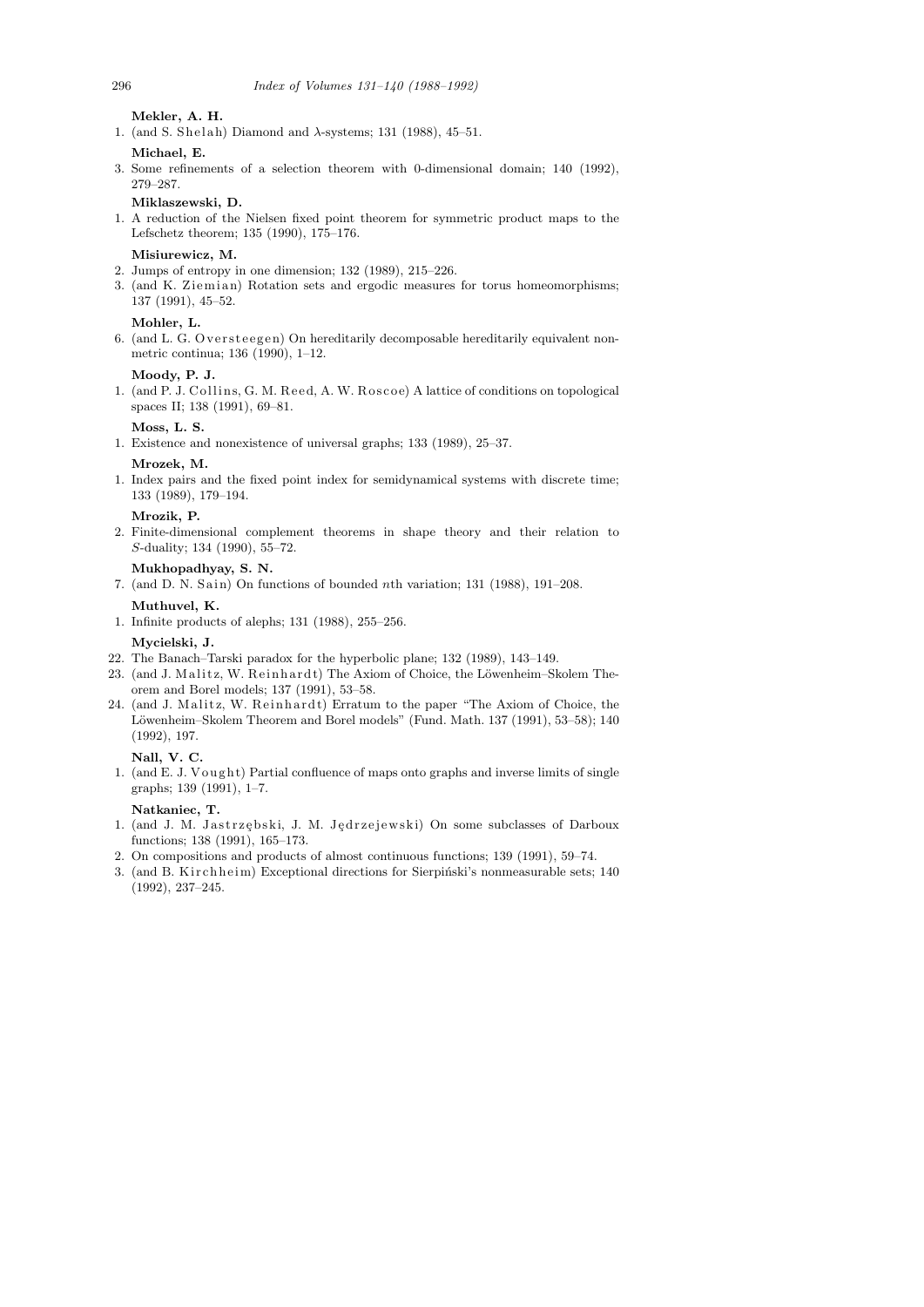#### **Nehring, J.**

1. (and A. Skowroński) Polynomial growth trivial extensions of simply connected algebras; 132 (1989), 117–134.

# **Newelski, L.**

- 1. A proof of Saffe's conjecture; 134 (1990), 143–155.
- 2. More on locally atomic models; 136 (1990), 21–26.

#### **Ng, S.-A.**

1. A new proof of Kelley's Theorem; 140 (1991), 63–67.

## **Nguyen To Nhu**

3. (and K. Sakai, R. Y. Wong) Spaces of retractions which are homeomorphic to Hilbert space; 136 (1990), 45–52.

#### **Nikiel, J.**

- 4. Locally connected curves viewed as inverse limits; 134 (1989), 125–134.
- 5. (and E. D. Tym chatyn) Sets of end-points and ramification points in dendroids; 138 (1991), 139–146.

## Olędzki, J.

4. On symmetric products; 131 (1988), 185–190.

#### **Olszewski, W.**

- 1. Universal spaces for locally finite-dimensional and strongly countable-dimensional metrizable spaces; 135 (1990), 97–109.
- 2. On D-dimension of metrizable spaces; 140 (1991), 35–48.

#### **O'Malley, R. J.**

2. The second Peano derivative as a composite derivative; 132 (1989), 99–103.

#### **Onal, S. ¨**

1. Power stability of k-spaces and compactness; 138 (1991), 193–195.

#### **Oversteegen, L. G.**

6. (and L. Mohler) On hereditarily decomposable hereditarily equivalent non-metric continua; 136 (1990), 1–12.

#### Pałuba, W.

1. The Lipschitz condition for the conjugacies of Feigenbaum-like mappings; 132 (1989), 227–258.

# **Patkowska, H.**

7. On  $\frac{1}{2}$ -homogeneous ANR-spaces; 132 (1989), 25–58.

#### **Pawlikowski, J.**

1. The Hahn–Banach theorem implies the Banach–Tarski paradox; 138 (1991), 21–22.

#### **Pelant, J.**

- 2. (and P. Simon, J. E. Vaughan) The smallest number of free prime closed filters; 131 (1988), 215–221.
- 3. (and A. Hohti) On supercomplete uniform spaces IV: Countable products; 136 (1990), 115–120.

**de la Pe˜na, J. A.**

1. Functors preserving tameness; 137 (1991), 177–185.

#### **Penconek, M.**

1. On nonparadoxical sets; 139 (1991), 177–191.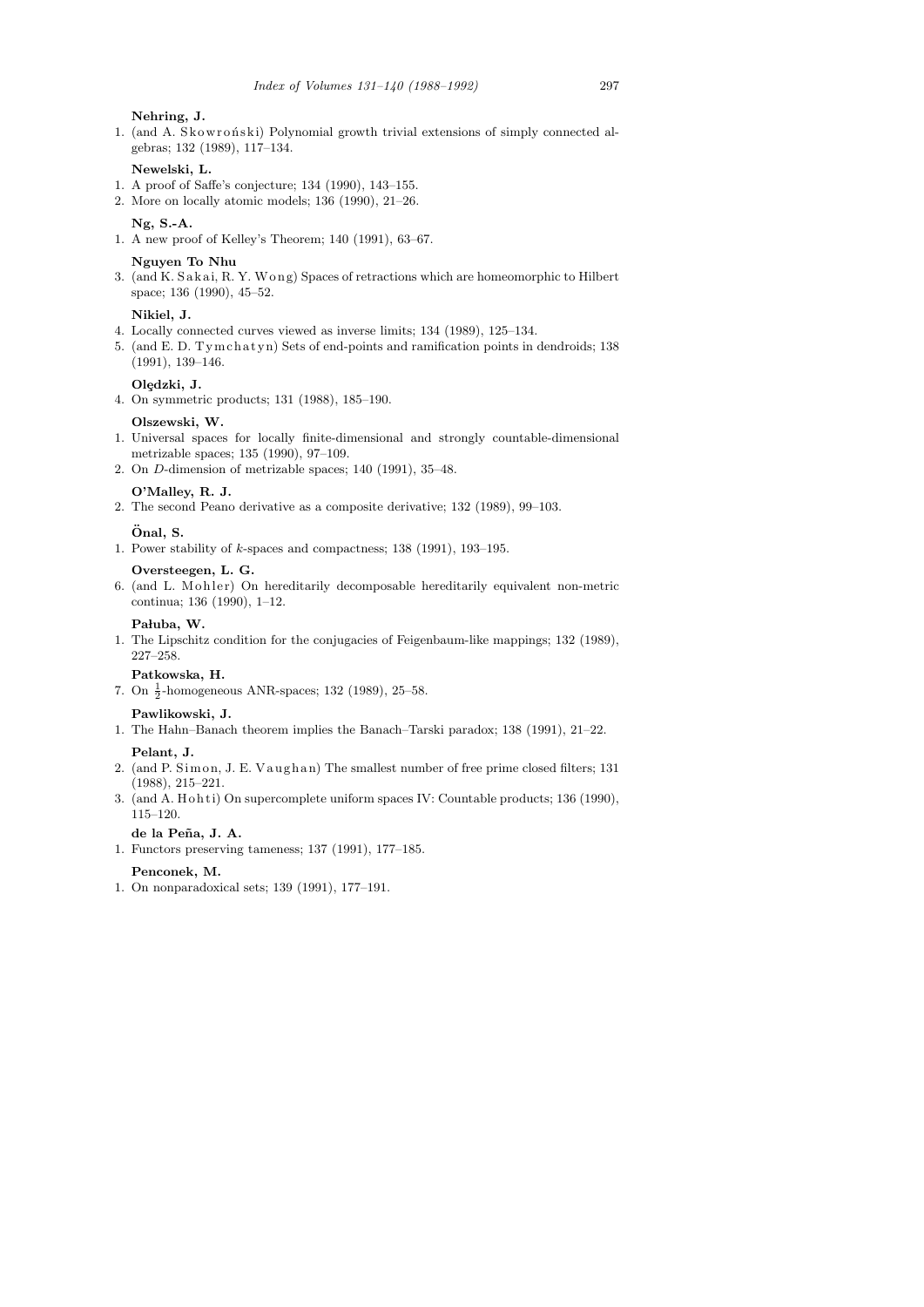**Pestien, V.**

1. (and A. Maitra, S. Ramakrishnan) Domination by Borel stopping times and some separation properties; 135 (1990), 189–201.

# **Plewik, Sz.**

2. Ideals of the second category; 138 (1991), 23–26.

#### **Pol, E.**

9. Characterizing strong countable-dimensionality in terms of Baire category; 131 (1988), 155–165.

# **Pol, R.**

- 17. An n-dimensional compactum which remains n-dimensional after removing all Cantor n-manifolds; 136 (1990), 127–131.
- 18. A converse to a theorem of K. Kuratowski on parametrization of compacta on the Cantor set; 139 (1991), 37–47.

# **Prajs, J. R.**

1. (and K. Kawamura) Another application of the Effros theorem to the pseudo-arc; 137 (1991), 147–155.

# Pudlák, P.

1. A note on bounded arithmetic; 136 (1990), 85–89.

#### **Ramakrishnan, S.**

1. (and A. Maitra, V. Pestien) Domination by Borel stopping times and some separation properties; 135 (1990), 189–201.

#### **Ratajczyk, Z.**

3. Functions provably total in  $I^- \Sigma_n$ ; 133 (1989), 81–95.

#### Recław, I.

- 1. On small sets in the sense of measure and category; 133 (1989), 255–260. **Reed, G. M.**
- 5. (and P. J. Collins, P. J. Moody, A. W. Roscoe) A lattice of conditions on topological spaces II; 138 (1991), 69–81.

#### **Reinhardt, W.**

- 1. (and J. Malitz, J. Mycielski) The Axiom of Choice, the Löwenheim–Skolem Theorem and Borel models; 137 (1991), 53–58.
- 2. (and J. Malitz, J. Mycielski) Erratum to the paper "The Axiom of Choice, the Löwenheim–Skolem Theorem and Borel models" (Fund. Math. 137 (1991), 53-58); 140 (1992), 197.

# **Rinne, D.**

1. (and C. Freiling) An approximate analog of theorem of Khintchine; 135 (1990), 55– 59.

# **Rivas, M. T.**

1. (and J. I. Extremiana, L. J. Hernandez) An isomorphism theorem of Hurewicz type in the proper homotopy category; 132 (1989), 195–214.

# **van Rooij, A. C. M.**

- 1. (and W. H. Schikhof) On derivatives of functions defined on disconnected sets, I; 131 (1988), 83–92.
- 2. On derivatives of functions defined on disconnected sets, II; 131 (1988), 93–102. **Roscoe, A. W.**
- 1. (and P. J. Collins, P. J. Moody, G. M. Reed) A lattice of conditions on topological spaces II; 138 (1991), 69–81.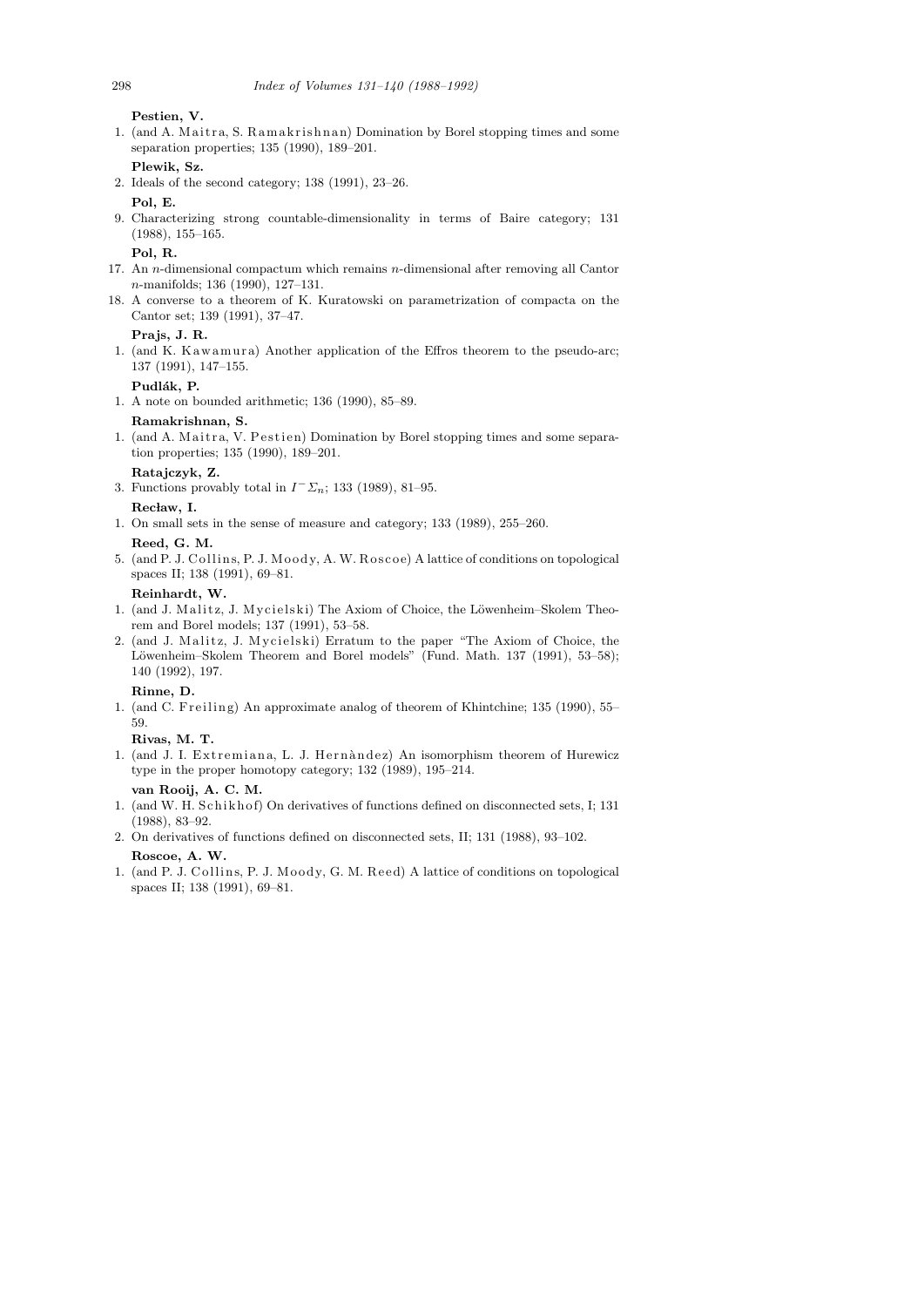**Rosicki, W.**

3. On decomposition of 3-polyhedra into a Cartesian product; 136 (1990), 53–63.

**Rubin, L. R.**

4. (and D.  $McC *u* l *low* o *u l low u l un l un un un un un un un un un un un un un un un un un un un un*$ dings into  $\mathbb{R}^{2m}$ ; 133 (1989), 237-245.

# **Ruzsa, I. Z.**

- 1. A concavity property for the measure of product sets in groups; 140 (1992), 247–254. **Sain, D. N.**
- 1. (and S. N. Mukhopadhyay) On functions of bounded nth variation; 131 (1988), 191–208.

### **Saint Raymond, J.**

3. (et A. Louveau) Les propriétés de réduction et de norme pour les classes de Boréliens; 131 (1988), 223–243.

# **Sakai, K.**

- 2. (and Nguyen To Nhu, R. Y. Wong) Spaces of retractions which are homeomorphic to Hilbert space; 136 (1990), 45–52.
- 3. The space of Lipschitz maps from a compactum to an absolute neighborhood LIP extensor; 138 (1991), 27–34.

# **Sanjurjo, J. M. R.**

1. (and V. F. Laguna) Shape morphisms and spaces of approximative maps; 133 (1989), 225–235.

# **Sarbadhikari, H.**

2. (and S. M. Srivastava) Random theorems in topology;  $136$  (1990),  $65-72$ .

# **Schikhof, W. H.**

1. (and A. C. M. Rooij) On derivatives of functions defined on disconnected sets, I; 131 (1988), 83–92.

# **Schirmer, H.**

- 10. A fixed point index for bimaps; 134 (1990), 93–104.
- 11. The least number of fixed points of bimaps; 137 (1991), 1–8.

#### **Segal, J.**

11. (and S. Mardešić) Mapping approximate inverse systems of compacta; 134 (1990), 73–91.

# **Seidel, W.**

1. Supports of Borel measures; 133 (1989), 67–80.

# **Sengupta, A.**

1. (and F. Destrempes) Configurations of points in sets of positive measure and in Baire sets of second category; 133 (1989), 155–159.

# **Shapiro, J.**

1. (and R. Levy, P. Loustaunau) The prime spectrum of an infinite product of copies of Z; 138 (1991), 155–164.

# **Shelah, S.**

- 3. (and A. H. Mekler) Diamond and  $\lambda$ -systems; 131 (1988), 45-51.
- 4. (and J. Steprans) Non-trivial homeomorphisms of  $\beta N \setminus N$  without the continuum hypothesis; 132 (1989), 135–141.

### **Sherman, G. A.**

- 1. On bounded paradoxical subsets of the plane; 136 (1990), 193–196.
- 2. Minimal paradoxical decomposition for Mycielski's square; 139 (1991), 151–165.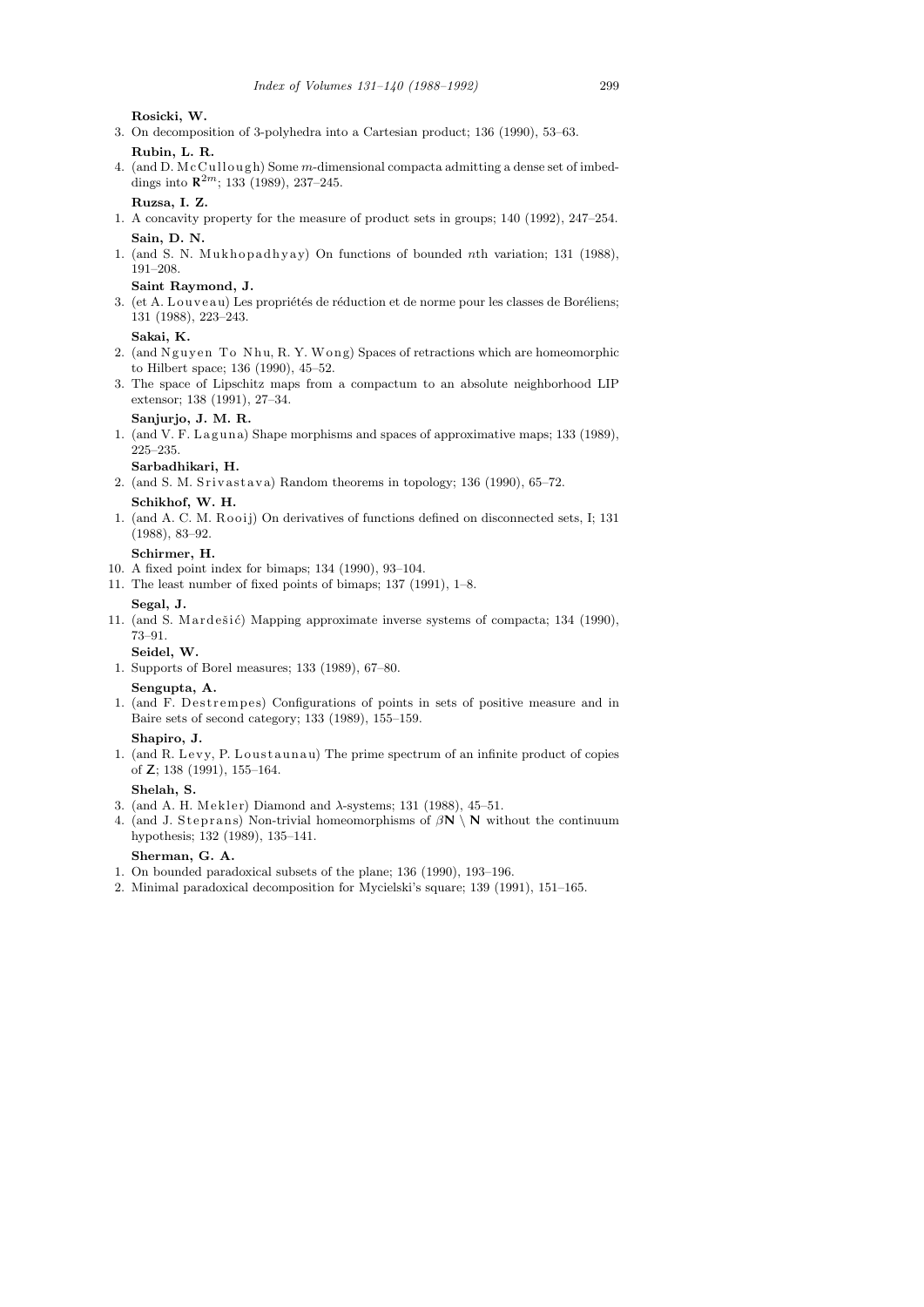**Shortt, R. M.**

4. Normal subgroups of measurable automorphisms; 135 (1990), 177–187.

#### **Simon, P.**

3. (and J. Pelant, J. E. Vaughan) The smallest number of free prime closed filters; 131 (1988), 215–221.

## **Simson, D.**

- 6. (and B. Klemp) On the Auslander–Reiten valued quiver of right peak rings; 136 (1990), 91–114.
- 7. Peak reductions and waist reflection functors; 137 (1991), 115–144.
- 8. A splitting theorem for multipeak path algebras; 138 (1991), 113–137.

#### Skowroński, A.

- 4. (and J. Nehring) Polynomial growth trivial extensions of simply connected algebras; 132 (1989), 117–134.
- 5. (and M. Wenderlich) A characterization of representation-finite algebras; 140 (1991), 31–34.

# Słomińska, J.

1. Hecke structure on Bredon cohomology; 140 (1991), 1–30.

#### **Sorbi, A.**

1. Comparing  $\prod_2^0$  sets of the Baire space by means of general recursive operators; 138 (1991), 1–12.

# Spież, S.

- 10. Imbeddings in  $\mathbb{R}^{2m}$  of m-dimensional compacta with  $\dim(X \times X) < 2m$ ; 134 (1990), 105–115.
- 11. The structure of compacta satisfying  $\dim(X \times X) < 2 \dim X$ ; 135 (1990), 127-145.
- 12. On pairs of compacta with  $\dim(X \times Y) < \dim X + \dim Y$ ; 135 (1990), 213–222.

# **Spiliopoulos, G. D.**

1. A note on continuous linear mappings between function spaces; 139 (1991), 209–213. **Spinas, O.**

1. Linear topologies on sesquilinear spaces of uncountable dimension; 139 (1991), 119–132.

# **Srivastava, S. M.**

1. (and H. Sarbadhikari) Random theorems in topology; 136 (1990), 65-72.

# **Srivatsa, V. V.**

2. (and R. Barua) Definable hereditary families in the projective hierarchy; 140 (1992), 183–189.

#### **Srzednicki, R.**

2. Periodic orbits indices; 135 (1990), 147–173.

#### **Steprans, J.**

2. (and S. Shelah) Non-trivial homeomorphisms of  $\beta N \setminus N$  without the continuum hypothesis; 132 (1989), 135–141.

# **Sun, Z.-W.**

1. Finite coverings of groups; 134 (1990), 37–53.

#### **Swi¸atek, G. ´**

1. Circle homeomorphisms with flat critical points; 138 (1991), 205–217.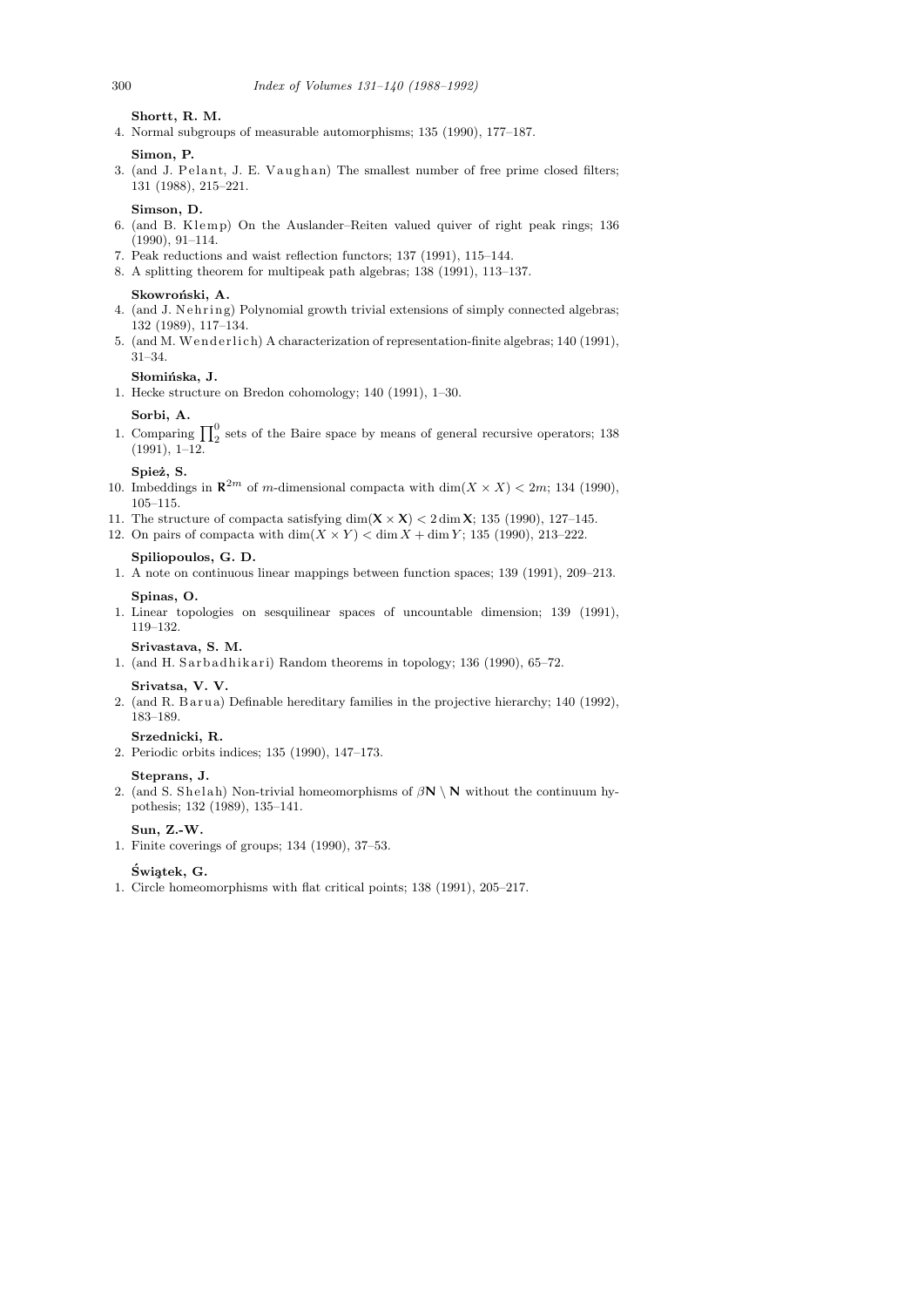**Szczechla, W.**

- 1. Inverse limits of certain interval mappings as attractors in two dimensions; 133 (1989), 1–23.
- **Szymiczek, K.**
- 2. Generalized Hilbert fields, II; 133 (1989), 211–223.
- **Taylor, A. D.**
- 3. Separating collections; 133 (1989), 135–145.
- **Tsuboi, A.**
- 1. Non-multidimensional theories without groups; 135 (1990), 61–64.
	- **Tymchatyn, E. D.**
- 10. (and B. L. B r e c h n e r, J. C. Ma y e r) Inaccessibility, essential maps, and shape theory; 132 (1989), 1–23.
- 11. (and J. Nikiel) Sets of end-points and ramification points in dendroids; 138 (1991), 139–146.
- 12. (and W. Dębski) Composant-like decompositions; 140 (1991), 69-78.

# Väänänen, J.

2. A Cantor–Bendixson theorem for the space  $\omega_1^{\omega_1}$ ; 137 (1991), 187–199.

# **Vaughan, J. E.**

2. (and P. Simon, J. Pelant) The smallest number of free prime closed filters; 131 (1988), 215–221.

## **Volkmann, P.**

1. (and K. Baron) On the Cauchy equation modulo  $Z$ ; 131 (1988), 143-148.

#### **Vought, E. J.**

5. (and V. C. N all) Partial confluence of maps onto graphs and inverse limits of single graphs; 139 (1991), 1–7.

# **Watson, S.**

2. (and H.-X. Zhou) Caliber  $(\omega_1, \omega)$  is not productive; 135 (1990), 1–4.

#### **Wehrfritz, B. A. F.**

1. The upper central series of some matrix groups; 135 (1990), 111–126.

## **Wehrung, F.**

1. (and M. Foreman) The Hahn–Banach theorem implies the existence of a non-Lebesgue measurable set; 138 (1991), 13–19.

#### **Wenderlich, M.**

1. (and A. Skowroński) A characterization of representation-finite algebras; 140 (1991), 31–34.

#### **Wong, P.**

1. On the computation of the Nielsen numbers and the converse of the Lefschetz coincidence theorem; 140 (1992), 191–196.

#### **Wong, R. Y.**

2. (and Nguyen To Nhu, K. Sakai) Spaces of retractions which are homeomorphic to Hilbert space; 136 (1990), 45–52.

#### **Wright, D. G.**

2. Bing–Whitehead Cantor sets; 132 (1989), 105–116.

# **Wu, S. L.**

1. Classification of self-dual torsion-free LCA groups; 140 (1992), 255–278.